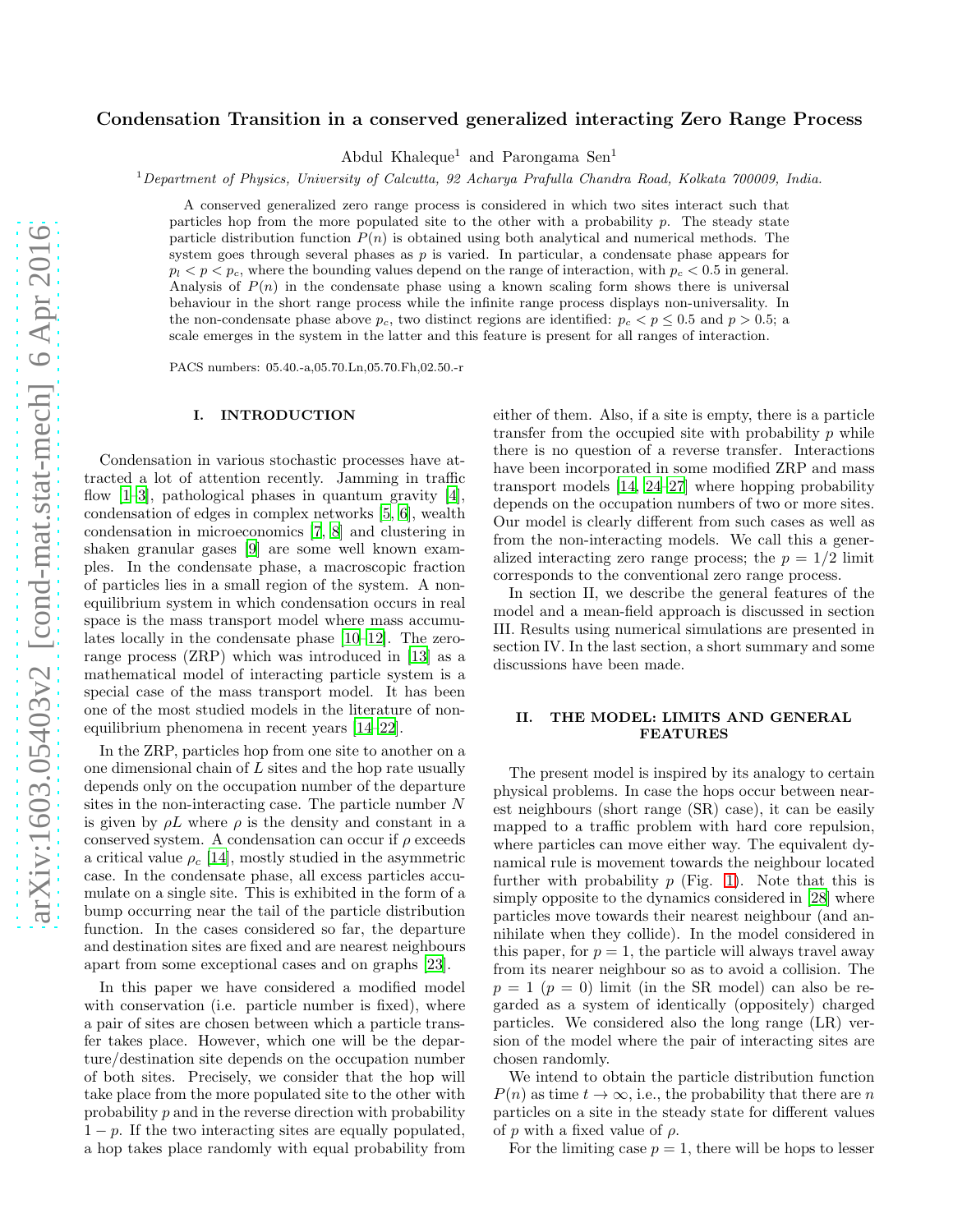

<span id="page-1-0"></span>FIG. 1. Mapping between (a) the short range ZRP and (b) the traffic model. (a) Sites are shown by filled circles and particles by open circles. Here a particle hops from the  $i+1$ th site which is more populated to the *i*th site with probability  $p$ and from the *i*th site to  $i+1$ th site with probability  $1-p$ . (b) The corresponding traffic problem in one dimension, where the occupation number corresponds to the number of empty sites (open circles) to the right of the vehicles (filled circles) and the motion is towards the neighbour located further with probability p.

populated sites always. A steady state will correspond to all sites having identical number of particles equal to  $\rho$  $(\rho > 1)$  if there were no transfers between equally populated sites. However, since we allow transfers even in this case, one may expect the probability  $P(n)$  to be peaked

at  $n = \rho$  with a finite width. On the other hand, for small p, there will be more transfers from lesser populated sites leading to a tendency of accumulation of particles on a single site which corresponds to a condensate phase. Hence one can expect a transition between the condensate and non condensate phase at a critical value of p. The condensate-non-condensate phase transition, if any, is qualitatively similar to the jamming transition in the traffic model; the condensate phase corresponding to the jammed phase. Thus the non-condensate phase is also termed as the fluid phase.

In general, for mass transport models it was found that in the condensate state,  $P(n)$  can be analysed using the scaling form [\[10](#page-7-8)]:

<span id="page-1-1"></span>
$$
P(n) \propto \frac{1}{L^{\gamma+1}} f\left[\frac{n-M}{L^{\gamma}}\right],\tag{1}
$$

where  $M$  is related to the excess mass. Our goal will be to find out whether a similar scaling form is valid for the present case and the value of the exponent  $\gamma$  in the condensate phase. Results are essentially independent of the value of  $\rho$  apart from trivial scaling factors and presented for  $\rho = 5$  for all cases.

# III. MEAN-FIELD APPROACH

The long range model can be regarded as a mean field model for which a master equation for  $P(n)$  can be written as

$$
\frac{dP(n,t)}{dt} = -p \sum_{m < n} P(n,t)P(m,t) - (1-p) \sum_{m > n} P(n,t)P(m,t) \n-p \sum_{m > n} P(n,t)P(m,t) - (1-p) \sum_{1 \le m < n} P(n,t)P(m,t) + p \sum_{m < n+1} P(n+1,t)P(m,t) + (1-p) \sum_{m > n+1} P(n+1,t)P(m,t) + p \sum_{m > n-1} P(n-1,t)P(m,t) + (1-p) \sum_{1 \le m < n-1} P(n-1,t)P(m,t) \n-2[P(n,t)]^2 + [P(n+1,t)]^2 + [P(n-1,t)]^2 \tag{2}
$$

for  $n \geq 1$  and

$$
\frac{dP(0,t)}{dt} = -p \sum_{m>0} P(0,t)P(m,t) + pP(1,t)P(0,t) + (1-p) \sum_{m>1} P(1,t)P(m,t) + [P(1,t)]^2
$$
(3)

 $\overline{\Gamma}$ 

for 
$$
n = 0
$$
.

Here the transition rates have been assumed to be unity and t taken to be a dimensionless variable. The upper limit in the summations is  $\rho L$  unless otherwise restricted. The conditions to be satisfied by  $P(n, t)$  are  $\sum_{n} P(n, t) =$ 1 (normalisation) and  $\langle n \rangle = \sum_{n} n P(n, t) = \rho$  (conservation) at all times. We have used the notation  $P(n, t \rightarrow \infty) = P(n).$ 

Solving these equations numerically, we calculated  $P(n)$ , the steady state value (see Fig. [2\)](#page-2-0). The initial values  $P(n, t = 0)$  are taken to be completely random. For lower values of p a bump appears at  $n = \mathcal{O}(\rho L)$  indicating the presence of a condensate. A systematic study of the distribution function for small  $p$ , however, is difficult as the tail of the distribution takes very long time to equilibrate and this leads to accumulation of numerical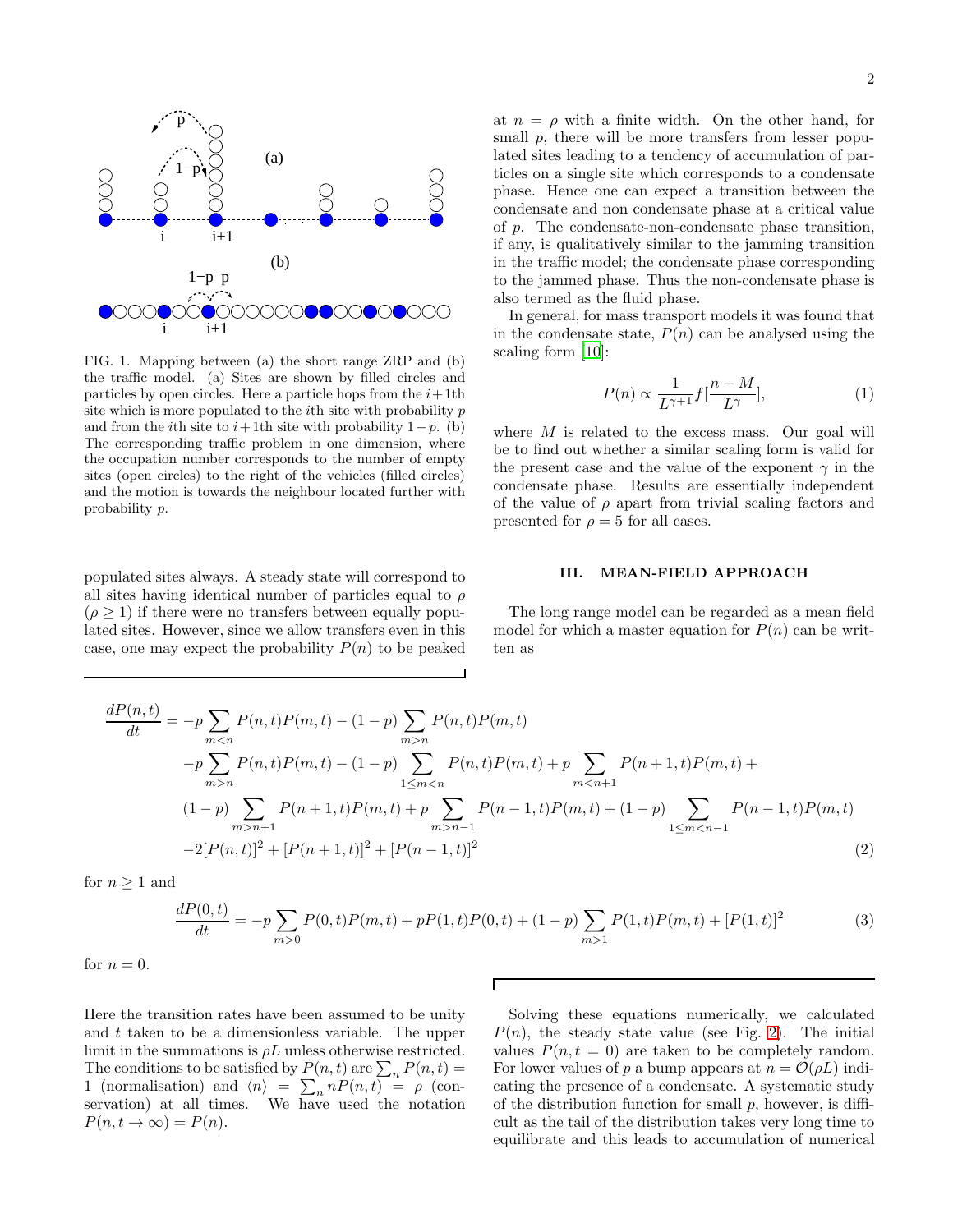

<span id="page-2-0"></span>FIG. 2. ME: Occupation probability distribution  $P(n)$  for (a) lower values of  $p$  and (b) higher values of  $p$ . System size is  $L = 256$ .

errors in solving the differential equations. At small  $p$ , the bump changes shape as the observation time is increased while for small  $n, P(n)$  remains more or less constant even at later times. Although the evidence of the transition is present in the results as the bump disappears for larger values of  $p$ , the ME results are less reliable for small  $p$  and it is not possible to locate the transition point very accurately. Nevertheless, one can check whether eq. [\(1\)](#page-1-1) is valid here by plotting the rescaled probabilities for different values of  $L$  and achieve a data collapse using trial values of  $\gamma$ . In Fig. [3,](#page-2-1) the data for  $p = 0.05$  are shown where we see that with  $\gamma = 0.99 \pm 0.005$ , the data collapse is fairly appreciable.



<span id="page-2-1"></span>FIG. 3. ME: Scaling collapse of occupation probability distribution  $P(n)$ , where  $Y = P(n)L^{\gamma+1}$  has been plotted against  $X = \frac{(n-L)}{L^{\gamma}}$ . Inset is for the occupation probability distribution  $P(n)$  for different system sizes. Particle density is  $\rho = 5$ and  $p = 0.05$ .

## <span id="page-2-4"></span>IV. RESULTS USING NUMERICAL SIMULATIONS

In this section we discuss results obtained using numerical simulation considering both the long range and short range models. In general, we have taken systems with size  $L \leq 1024$  and taken averages over at least two thousand configurations. Initially, all the sites are randomly occupied. Asynchronous dynamics have been used to update the state of the system.



<span id="page-2-2"></span>FIG. 4. LR: Occupation probability distribution  $P(n)$  is for (a) lower values of  $p$  and (b) higher values of  $p$ . System size is  $L = 256$ .



<span id="page-2-3"></span>FIG. 5. LR: (a) Occupation probability distribution  $P(n)$  for different system sizes for  $p = 0.10$  and (b) the scaling collapse of the same. Here  $Y = P(n)L^{\gamma+1}$  has been plotted against  $X = \frac{(n-L)}{L^{\gamma}}$ . Particle density is  $\rho = 5$ .

#### A. Condensate to fluid phase transition

# 1. Long Range (LR) case

As the master equation (ME) approach poses difficulty to analyse the tail of the distribution for small  $p$ , we used Monte Carlo simulation to calculate  $P(n)$ . The steady state results for LR case show clearly the presence of the bump right from  $p = 0$  up to a value  $p = p_c$  (see Fig. [4\(](#page-2-2)a)). Simple inspection shows that the transition point  $p_c$  beyond which the bump vanishes is close to  $p = 0.33$ . It is possible to analyse  $P(n)$  for  $p < p_c$  and do a scaling analysis using data for different values of L. We find that indeed the scaling form given by (1) is valid with  $M = cL$ as the data for different system sizes collapse to a single curve when an appropriate value of  $\gamma$  is used (see Fig. [5\)](#page-2-3). The proportionality constant  $c$  is in general equal to 1 to obtain a good collapse. However, there are some intricacies involved in this choice which is discussed later in section [V.](#page-6-0)

The value of  $\gamma$  (Table [I\)](#page-3-0) shows a slow decrease with p. This implies the LR case has a non-universal behaviour. This non-universality is presumably related to the fact that the location of the secondary peak in  $P(n)$  depends on  $p$  as shown in Fig. [4\(](#page-2-2)a).

The estimate of the transition point can be more accurately made from the calculation of fluctuations. In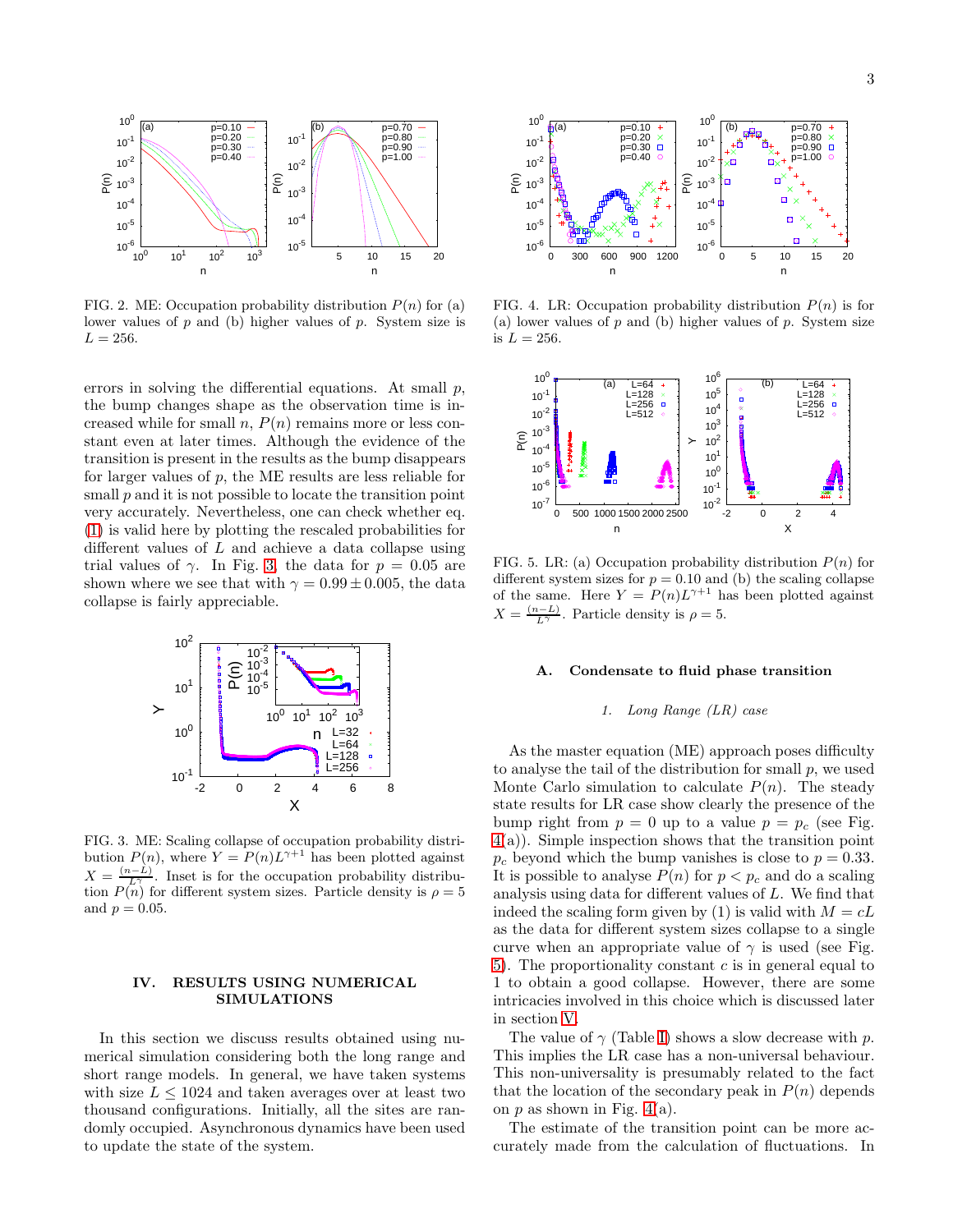the condensate phase,  $P(n)$  has considerably large values only for *n* close to zero and  $\rho L$ . As an approximation, one can take  $P(n)$  to be a double delta function at these two values, such that

$$
P(n) = A\delta(n) + B \frac{1}{L^{\gamma+1}} \delta(\frac{n - cL}{L^{\gamma}}). \tag{4}
$$

The constants A and B can be found out from the conditions  $\int P(n)dn = 1$  (normalisation condition) and  $\int nP(n)dn = \rho$  (fixed average value). This gives

 $A + B/L = 1$ 

and

$$
Bc = \rho.
$$

In the thermodynamic limit  $B/L$  vanishes giving  $A =$ 1. Using these values, the fluctuation  $\sqrt{\langle \Delta n^2 \rangle}$  =  $\sqrt{\langle n^2 \rangle - \langle n \rangle^2}$  equals  $\sqrt{\rho c L - \rho^2}$ . Hence to the leading order,  $\sqrt{\langle \Delta n^2 \rangle}$  is  $\mathcal{O}(L^{1/2})$  with the proportionality constant equal to  $\sqrt{\rho c}$ . No *p* dependence is present here. Also, we note that for small enough  $p$ ,  $c$  is very close to  $\rho$  as the second bump peaks at  $\rho L$  very sharply. Hence in the limit  $p \to 0$ ,  $\sqrt{\langle \Delta n^2 \rangle}$  is given by  $\rho L^{1/2}$ .

On the other hand, in the fluid phase, the fluctuation should be finite and hence should either remain constant or decrease with L. We indeed note from the simulation results that  $\sqrt{\langle \Delta n^2 \rangle}$  increases with L for small p values while for large values of p,  $\sqrt{\langle \Delta n^2 \rangle}$  is independent of L, shown in Fig. [6\(](#page-3-1)a). We also find that  $\sqrt{\langle \Delta n^2 \rangle}$  shows a general variation as  $\sim L^{\alpha}$  for a fixed value of p. The value of the exponent is almost constant,  $\alpha \sim 0.50$ , up to a value of  $p$ , then it sharply decreases to zero with  $p$ (see inset of Fig.  $6(a)$ ). One can estimate the transition point  $p_c$  as the point (approximately) up to which the fluctuation varies as  $\sim L^{1/2}$  and we get  $p_c = 0.33 \pm 0.02$ from this data. The proportionality constant, theoretically predicted as  $\rho = 5$  for very small p, decreases from about 4.8 at  $p = 0$  to close to 4.3 at  $p_c$ . This variation is not surprising as the value of  $c$  depends on  $p$ . Hence we find very good agreement with the theoretical prediction for the exponent  $\alpha$  as well as the associated proportionality constant.

We present snapshots at the steady state in support of the different behaviour of the particle distribution function  $P(n)$ . We show snapshots for  $p = 0.05, 0.45$  and 0.70. In the first case, there is a condensate forming; even though there are a few sites with finite occupancy, the occupancy of the most populated site is order of magni-tude higher than the others (Fig. [7\(](#page-3-2)a)). For  $p_c < p < 0.5$ , there are no such unique site indicating the absence of the condensate, however, the fluctuation in the occupancy is appreciable as seen from Fig. [7\(](#page-3-2)b). As  $p \to 1$ , all sites are occupied with almost equal number  $(n \sim \rho)$  (Fig. [7\(](#page-3-2)c)).



<span id="page-3-1"></span>FIG. 6. Fluctuation of occupation number  $\sqrt{\langle \Delta n^2 \rangle}$  as a function of  $p$  for different system sizes. Inset is for the variation of the exponent  $\alpha$  as a function of p. (a) long range case (LR) (b) short range case (SR). The error bars are less than the size of the data points.

<span id="page-3-0"></span>TABLE I. Exponent  $\gamma$  for different values of p.

|                                | $\overline{p}$ | $\gamma$ for $\rho$    | $\gamma$ for $\rho$                    |              |
|--------------------------------|----------------|------------------------|----------------------------------------|--------------|
|                                |                | $= 5$ (LR)             | $= 5$ (SR)                             |              |
|                                | 0.05           | $0.992 \pm 0.002$      |                                        |              |
|                                | 0.10           | $0.970 \pm 0.003$      |                                        |              |
|                                | 0.15           | $0.954 \pm 0.003$      | $1.000 \pm 0.001$                      |              |
|                                | 0.20           | $0.940 \pm 0.005$      | $1.000 \pm 0.001$                      |              |
|                                | 0.25           | $0.910 \pm 0.010$      | $0.997 \pm 0.004$                      |              |
|                                | 0.30           | $0.850 \pm 0.01$       | $0.997 \pm 0.004$                      |              |
|                                | 0.35           |                        | $0.995 \pm 0.005$                      |              |
|                                | 0.40           |                        | $0.998 \pm 0.005$                      |              |
|                                |                |                        |                                        |              |
| 10 <sup>4</sup><br>(a)         | $LR.p=0.05$    | 10 <sup>4</sup><br>(b) | 10 <sup>4</sup><br>(c)<br>$LR, p=0.45$ | $LR, p=0.70$ |
| 10 <sup>3</sup>                |                | 10 <sup>3</sup>        | $10^{3}$                               |              |
| 10 <sup>2</sup>                |                | $\simeq 10^2$          | $\simeq 10^2$                          |              |
| $10^{1}$                       |                | 10 <sup>1</sup>        | 10 <sup>1</sup>                        |              |
| 10 <sup>0</sup><br>$\mathbf x$ |                | 10 <sup>0</sup><br>x   | 10 <sup>0</sup>                        | $\mathsf{x}$ |

<span id="page-3-2"></span>FIG. 7. LR: Snapshots of occupation of sites for different values of p. System size is  $L = 256$  and density  $\rho = 5$ . Here  $x$  varies from 1 to 256.

# 2. Short Range (SR) case

There are some obvious intrinsic differences between the long and the short range processes. For example, in the extreme case of  $p = 0$ , it is expected that many sites will become unoccupied as a rich-gets-richer strategy is imposed. However, the condensate will have difficulty to form in the short range model as the sites which are populated may not interact at all. Hence a large number of sites, separated by finite distances, become populated though none of them have a macroscopically large occupation number. As a result, the distribution function does not show a condensate state. Simulation made for the short range (SR) model shows that this continues up to a value of  $p = p_l$ .

Hence in the short range case, only for  $p \gtrsim 0.15$  and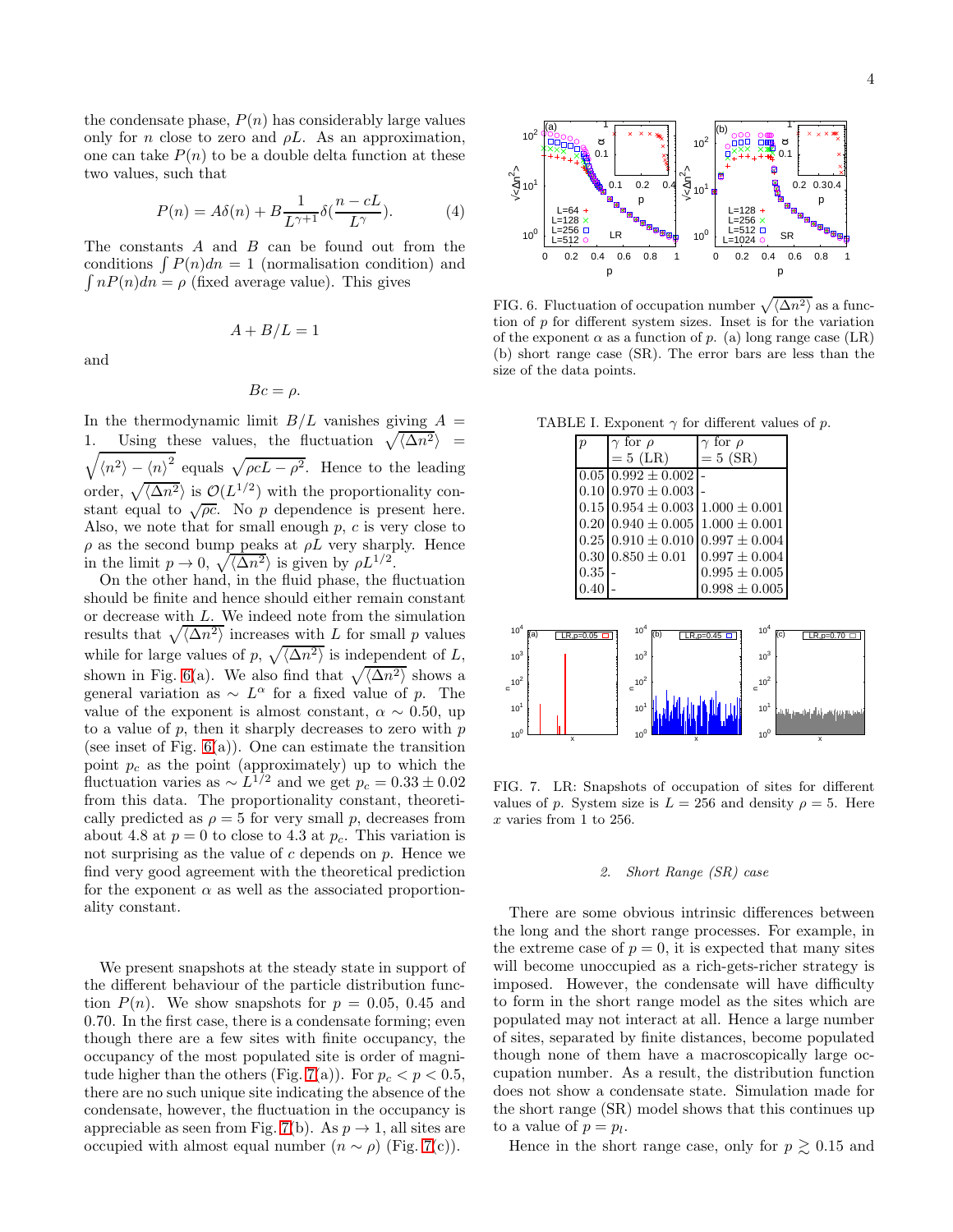

<span id="page-4-0"></span>FIG. 8. SR: Occupation probability distribution  $P(n)$  is for (a) lower values of  $p > p_l$  and (b) higher values of p. System size is  $L = 256$ .

 $p \lesssim 0.44$ ,  $P(n)$  shows a bump near  $\rho L$  and thus there is a non-zero lower bound of  $p = p_l$  for the condensate to form (see Fig. [8\(](#page-4-0)a) for  $P(n)$  at  $p > p_i$ ; and section [IVB](#page-2-4) for  $P(n)$  at  $p < p_l$ ). As in the LR case, the scaling form (1) is also valid here with  $M \simeq L$  in SR (see Fig. [9\)](#page-4-1). However, in contrast to the long range case,  $\gamma$  is very close to unity and does not show any systematic dependence on p (see Table 1) indicating universal behaviour. This is explained from the fact that the secondary peak positions are almost independent of p except perhaps very close to  $p_l \simeq 0.15$ .



<span id="page-4-1"></span>FIG. 9. SR: (a) Occupation probability distribution  $P(n)$  for different system sizes for  $p = 0.35$  and (b) the scaling collapse of the same. Here  $Y = P(n)L^{\gamma+1}$  has been plotted against  $X = \frac{(n-L)}{L^{\gamma}}$ . Particle density is  $\rho = 5$ .

Using the same argument as in the LR case, one can estimate  $p_c$  for the SR case from the data for  $\sqrt{\langle \Delta n^2 \rangle}$ . For the SR case also,  $\sqrt{\langle \Delta n^2 \rangle}$  shows system size dependent behaviour for lower values of  $p$  only (see Fig. [6\(](#page-3-1)b)). In Fig. [6\(](#page-3-1)b) (inset), we show that here also  $\sqrt{\langle \Delta n^2 \rangle} \sim L^{\alpha}$ with  $\alpha$  very close to 0.50 up to a value of p and shows an even sharper drop beyond this value. The estimated transition point is  $p_c = 0.44 \pm 0.01$ . The proportionality constant here is not sensitive to the value of  $p$  and varies in the range  $4.4 \pm 0.2$  (theoretical prediction is 5). This is because the secondary peaks in the condensate phase occur more or less at the same position independent of p in the SR case. Hence once again good agreement is obtained with the theoretical estimates.

We also present snapshots in support of the appearance of the variety of phases. At low values of  $p, (p < p_l)$ , occupied sites cannot interact as they are separated by empty

sites. The snapshot shows occupancy at many sites, mostly separated by one or a few empty sites  $(Fig. 10(a))$  $(Fig. 10(a))$  $(Fig. 10(a))$ . Hence  $P(n)$  does not show condensation for  $p < p_l$  but may show a long tail (details in section [IVB](#page-2-4)). In the condensed phase  $p_c > p > p_l$ , a finite fraction of particles lies in a single site (Fig. [10\(](#page-4-2)b)). Immediately above  $p_c$ , the melting of the condensate state is manifested as we see the majority of particles populating a cluster of sites slowly disappear in the bulk as p is increased (Figs.  $10(c)$ )- $10(e)$  $10(e)$ ). For even higher value of p, all sites are almost equally occupied  $(n \sim \rho)$  as in LR.



<span id="page-4-2"></span>FIG. 10. SR: Snapshots of occupation of sites for different values of p. System size is  $L = 256$  and density  $\rho = 5$ . Here x varies from 1 to 256.

# 3. Signature of the phase transition point in other quantities

The signature of the transition point is present in the variation of several quantities in the short range case. The distribution  $S(d)$  for the interval size d between two occupied sites is calculated which shows an exponential



<span id="page-4-3"></span>FIG. 11. Distribution of interval size  $S(d)$  for different values of p. Left panel is for the short range model and right one is for the long range model. System size is  $L = 256$  and density  $\rho = 5.$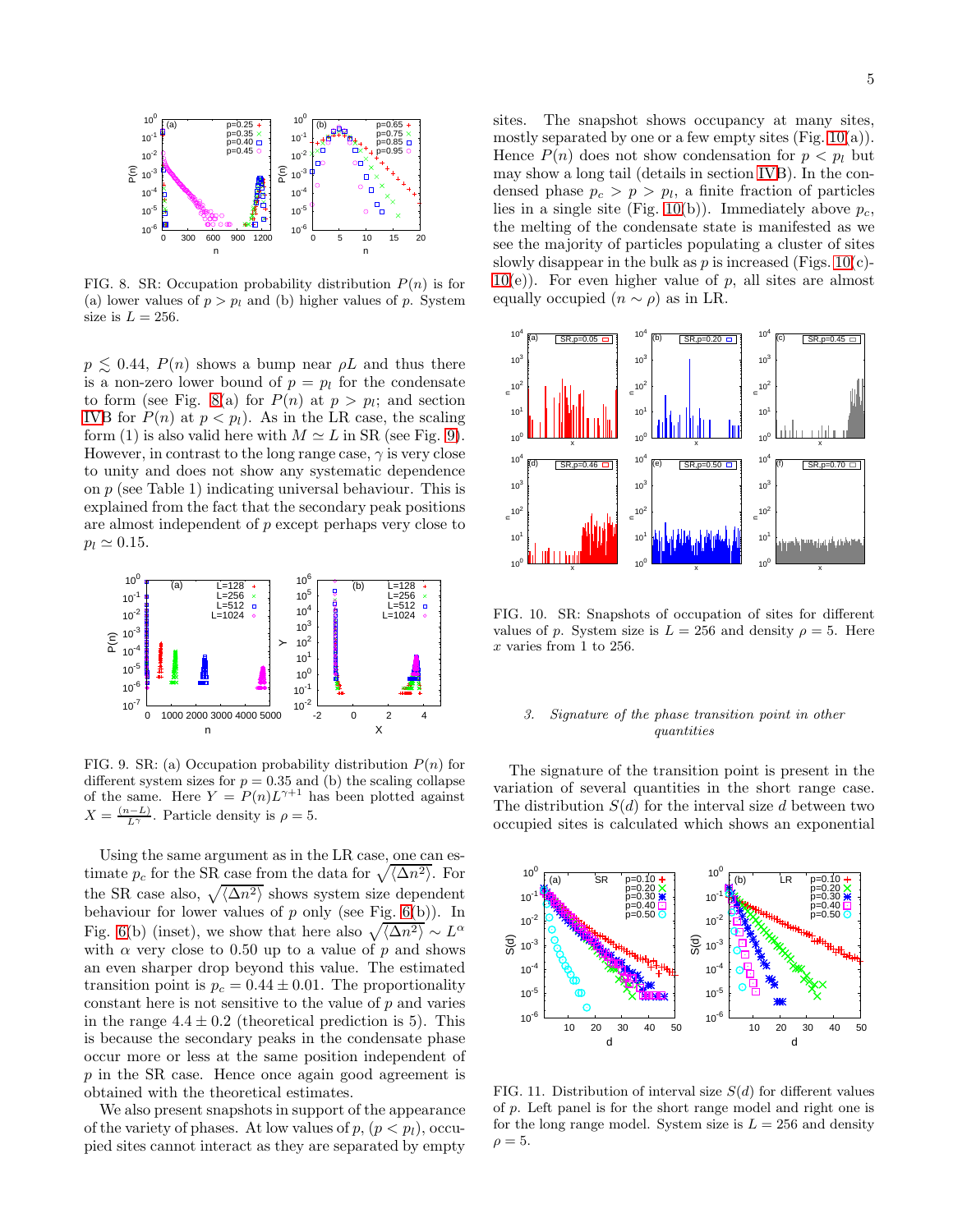

<span id="page-5-0"></span>FIG. 12. (a) Fraction of empty sites  $P(0)$  as a function of p for ME, LR and SR methods. (b) Variation of decay exponent of separation of two occupied sites  $\lambda$  with p for LR and SR methods.

decay:  $S(d) \propto \exp(-\lambda d)$  for all p (Fig. [11\)](#page-4-3). The decay becomes sharper as  $p$  increases.  $S(d)$  has been fitted with the form  $\sim \exp(-\lambda x)$  and  $\lambda$  has been estimated for all values of p. The exponent  $\lambda$  increases continuously with p for LR but for SR  $\lambda$  is found to remain rather small up to  $p_c$  and it increases rapidly beyond this point in the SR model (see Fig. [12\(](#page-5-0)b)). This corresponds to having large intervals below  $p_c$ . Few occupied sites are found for  $p_l < p_p c$  and the variation of  $\lambda$  with p is a quantitative verification of that.

In the condensate phase, number of empty sites is appreciably large while as  $p \to 1$ , all sites become occupied. Fraction of empty sites  $P(0)$  in the steady state has been studied for both the long and short range cases (see Fig.  $12(a)$  $12(a)$ ). An estimate is also available from the ME approach which gives steady state values for all  $p$  for small n. No special behaviour is noted in  $P(0)$  at  $p_c$  in the long range model. On the other hand, the short range case clearly shows a jump in  $P(0)$  at  $p_c$ . Once again the long range model, expectedly, does not show any special behaviour.

# B. Nature of  $P(n)$  in different phases: a comparative picture

In this subsection we present a detailed study of the functional behaviour of the distribution  $P(n)$  in different phases. The behaviour of  $P(n)$  in the condensate phase  $(p_l \lt p \lt p_c)$  has already been discussed. Exactly at  $p_c$ , the behaviour is expected to be a power law. Since numerical estimate of  $p_c$  cannot be exact, one can only verify this for  $p$  close to  $p_c$  and a reasonably good agreement is indeed found. The entire region  $p > p_c$  is a fluid phase. In the short range case, one may also interpret the  $p < p_l$  region as a fluid phase as the condensate is absent. However, at  $p = 0$  the system enters an absorbing (or frozen) state and even for  $< 0 < p < p<sub>l</sub>$ , the dynamics are quite restricted. We thus identify this region as a pseudo frozen phase. We note the tendency of developing a bump at larger values of n as  $p \to p_l \simeq 0.15$ 



<span id="page-5-1"></span>FIG. 13. SR: Distribution of occupation number  $P(n)$  for  $p \leq p_l$  for SR. System size is  $L = 256$  and density  $\rho = 5$ .

(Fig. [13\)](#page-5-1).

For  $0.5 > p > p_c$ , there is a considerable number of sites which are near empty. In the SR case, an interesting feature is noted: the occupied sites form a cluster which vanishes gradually as  $p \to 0.5$  (see snapshots in Figs. [10\)](#page-4-2). This is a kind of "melting" of the highly occupied site which exists up to  $p = p_c$ . The LR case shows no such features for  $p > p_c$ ; naturally in the globally connected case, such local correlations cannot exist.



<span id="page-5-2"></span>FIG. 14. Distribution of occupation number  $P(n)$  for  $p = 0.5$ for (a) ME, (b) LR and (c) SR. System size is  $L = 256$  and density  $\rho = 5$ .

Both in the long and short range cases, for  $p > 0.5$ ,  $P(n)$  shows the presence of a peak (i.e. a most probable value) indicating the emergence of a scale. In fact for  $p > 0.5$ , the two models give almost identical results and the results from  $ME$  being more reliable as  $p$  increases, also show very good agreement. Between  $p = 0.5$  and 1,  $P(n)$  interpolates between a perfectly exponential and a Gaussian form.

 $P(n)$  decreases exponentially with n at  $p = 0.5$  for all the three cases (Fig. [14\)](#page-5-2). The fitting form is  $A \exp(-bx)$ . The exponents are (1) ME:  $A = 0.169$ ,  $b = 0.185$ ; (2) LR:  $A = 0.166$ ,  $b = 0.181$ ; (3) SR:  $A = 0.119$ ,  $b = 0.154$ . Hence although the qualitative behaviour is independent of the range, the value of the exponent  $b$  is case sensitive. We also note the very good agreement of the results obtained from ME and LR.

For large values of  $p (p > 0.5)$ ,  $P(n)$  can be fitted to a Gaussian form for ME, LR and SR methods (Fig. [15\)](#page-6-1).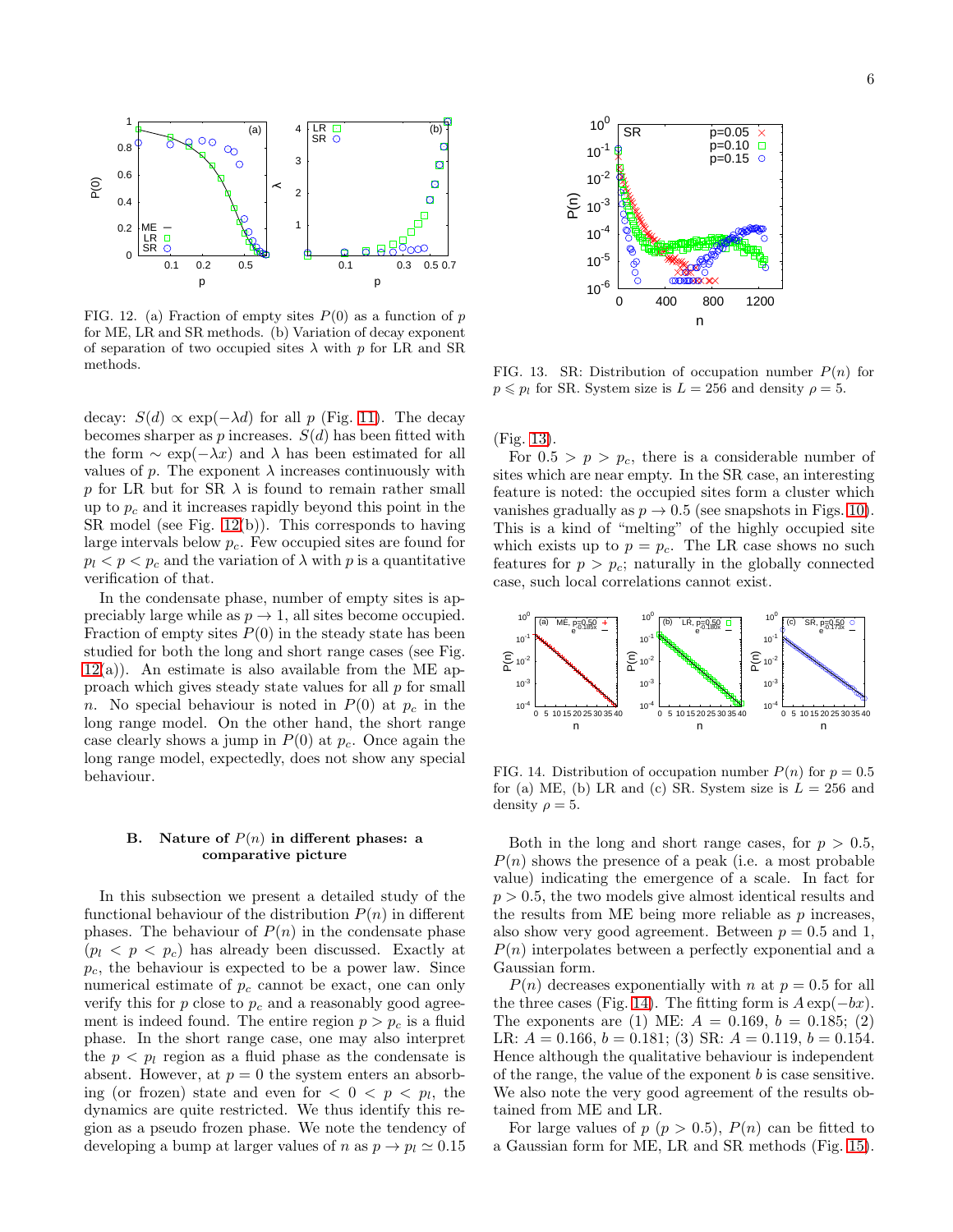

<span id="page-6-1"></span>FIG. 15. Distribution of occupation number  $P(n)$  and fitted curve using equation [5](#page-6-2) for  $p = 0.95$  for (a) ME, (b) LR and (c) SR. System size is  $L = 256$  and density  $\rho = 5$ .



<span id="page-6-3"></span>FIG. 16. (a) Distribution of occupation number  $P(n)$  for  $p = 0.20$ . (b) Distribution of occupation number  $P(n)$  for  $p = 0.75$ . System size is  $L = 256$  and density  $\rho = 5$ .

Fittings show better agreement as  $p \to 1$  and width of the distribution decreases with  $p$ . The Gaussian form is:

<span id="page-6-2"></span>
$$
f(x) \sim e^{-a(n-\tilde{n})^2}.
$$
 (5)

The value of  $a$  and  $\tilde{n}$  are listed in Table II.

In the condensed phase,  $P(n)$  is quite different for the LR and SR cases. As mentioned before, the secondary peak of the distribution occurs very close to  $n = \rho L$  for SR model while for LR model, the peak position changes to lesser values of n as p approaches  $p_c$ . Fig. [16\(](#page-6-3)a) shows

TABLE II. Table for the estimates of the values of the exponents a and  $\tilde{n}$  using equation [\(5\)](#page-6-2).

| p |                |  | a for $\bar{n}$ for a for $\bar{n}$ for a for $\bar{n}$ for                                                 |     |
|---|----------------|--|-------------------------------------------------------------------------------------------------------------|-----|
|   | ME ME LR LR SR |  |                                                                                                             | SR. |
|   |                |  | $\left[0.55\right]0.014\overline{ \left[0.892\right] 0.019}$ $\left[1.910\right]0.013$ $\left[0.664\right]$ |     |
|   |                |  | $\vert 0.60 \vert 0.034 \vert 3.984 \vert 0.043 \vert 4.215 \vert 0.023 \vert 3.523$                        |     |
|   |                |  | $\vert 0.65 \vert 0.060 \vert 4.682 \vert 0.077 \vert 4.761 \vert 0.058 \vert 4.777$                        |     |
|   |                |  | $0.70$ $0.092$ $4.895$ $0.121$ $4.926$ $0.105$ $4.972$                                                      |     |
|   |                |  | $\vert 0.75 \vert 0.128 \vert 4.967 \vert 0.177 \vert 4.982 \vert 0.163 \vert 5.010$                        |     |
|   |                |  | $0.80 \, 0.169 \, 4.990 \, 0.244 \, 4.991 \, 0.231 \, 5.007$                                                |     |
|   |                |  | $0.85 \, 0.214 \, 4.997 \, 0.316 \, 5.000 \, 0.307 \, 5.007$                                                |     |
|   |                |  | $0.9010.25914.99910.39115.00010.39015.007$                                                                  |     |
|   |                |  | $0.95 \, 0.306 \, 4.999 \, 0.468 \, 5.000 \, 0.480 \, 5.007$                                                |     |
|   |                |  | $(1.00 \, 0.352 \, 4.999 \, 0.541 \, 5.000 \, 0.546 \, 5.000$                                               |     |

that the actual values of  $P(n)$  for LR and SR differ appreciably even for small  $n$  for a fixed value of  $p$  in the condensate phase. The results from the ME approach, as mentioned before, does not show perfect agreement with the LR results at larger values of n due to computational difficulties at low p values. But in the fluid phase, there is very good agreement of the values of  $P(n)$  for all the three methods (Fig. [16\(](#page-6-3)b)).

# <span id="page-6-0"></span>V. SUMMARY AND DISCUSSIONS

In summary, we have studied a general form of the the well known zero range process. A condensate phase is obtained keeping the density constant and tuning the hopping probability p. A variety of rich behaviour is observed as  $p$  is increased; the system passes through different phases for  $0 \leq p \leq p_l$ ,  $p_l \leq p \leq p_c$ ,  $p_c \leq$  $p < 0.5$  and beyond  $p = 0.5$ . Severals snapshots are presented which show the system configuration in the different phases.

Naively one would expect  $p_c$ , the point below which a condensate phase forms, to be equal to 0.5 as hopping from lesser populated sites are more probable below  $p = 0.5$ . However we get  $p_c < 0.5$  for both the SR and LR models. This is due to the reason that when an empty site is involved, the other site will always get less populated, which makes the probability of forming the condensate lesser. Why the short range process has a higher  $p_c$  compared to the long range case may be explained from the fact that when an occupied site becomes isolated in the former, no more transfer takes place from it.

Our results are mainly based on finite size scaling analysis. The choice of parameters for the data collapse of  $P(n)$  is a tricky question and we have taken the values which give the manifestly best collapses. In particular, if the value of the exponent  $\gamma$  is close to unity the data collapses for the secondary bump in  $P(n)$  are not sensitive to the value of c for obvious reasons. However, for the long range case,  $\gamma$  deviates from unity at larger values of p and the best collapses are obtained for  $c = 1$  in general. Hence, we have used  $c = 1$  everywhere in the plots of the data collapse.

The transition points as well as the exponent associated with the scaling function for the particle number distribution function depend on the range of interaction. Only the short range case shows universality. Excellent agreement is reached for the analytical and simulation methods (for LR) when reliable steady state values can be obtained while solving the master equation numerically. The model shows range independent behaviour for  $p > 0.5$  where a typical scale emerges.  $P(n)$  is exponential for  $p = p_c$  while it can be approximated by a Gaussian form deep inside the fluid phase.

Acknowledgements: AK acknowledges financial support from UGC sanction no. F.7-48/2007(BSR). PS acknowledges financial support from CSIR (Govt. of India) project. The authors thank Satya N. Majumdar for very